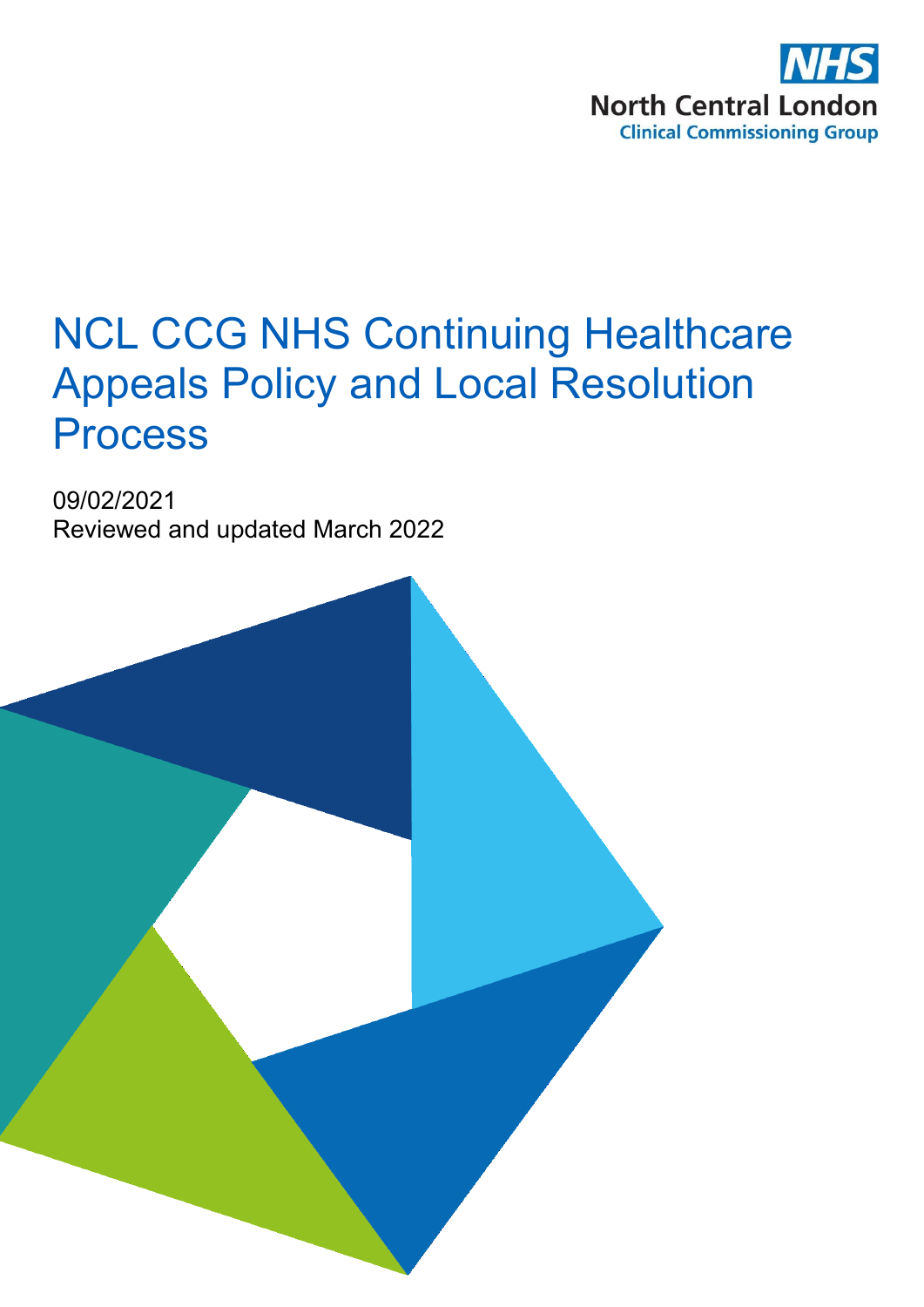| DOCUMENT TRAIL AND VERSION CONTROL SHEET |                                                                                                                                                                                                                      |  |
|------------------------------------------|----------------------------------------------------------------------------------------------------------------------------------------------------------------------------------------------------------------------|--|
| <b>Heading TOR</b>                       | <b>NCL CCG NHS Continuing</b><br><b>Healthcare Appeals Policy</b>                                                                                                                                                    |  |
| <b>Project Sponsor</b>                   | Director of Continuing Healthcare<br>(CHC)                                                                                                                                                                           |  |
| <b>Purpose of document</b>               | The purpose of this document is to<br>define the terms of reference for all<br><b>CHC Eligibility Panels for all</b><br>directorates across North Central<br><b>London Clinical Commissioning Group</b><br>(NCL CCG) |  |
| Date of document                         | 09/02/2021                                                                                                                                                                                                           |  |
| <b>Review Date</b>                       | 09/02/2021                                                                                                                                                                                                           |  |
| <b>Author</b>                            | <b>Kim Hine</b>                                                                                                                                                                                                      |  |
| <b>Approved by</b>                       | <b>Clinical Governance Group</b>                                                                                                                                                                                     |  |
| Date approved                            | 25/01/2021                                                                                                                                                                                                           |  |
| <b>Effective from</b>                    | 25/01/2021                                                                                                                                                                                                           |  |
| <b>Status</b>                            | <b>FINAL</b>                                                                                                                                                                                                         |  |
| <b>Version</b>                           | V <sub>5</sub>                                                                                                                                                                                                       |  |
| <b>Reviewed and Updated</b>              | March 2022                                                                                                                                                                                                           |  |
| <b>Next review date</b>                  | <b>March 2023</b>                                                                                                                                                                                                    |  |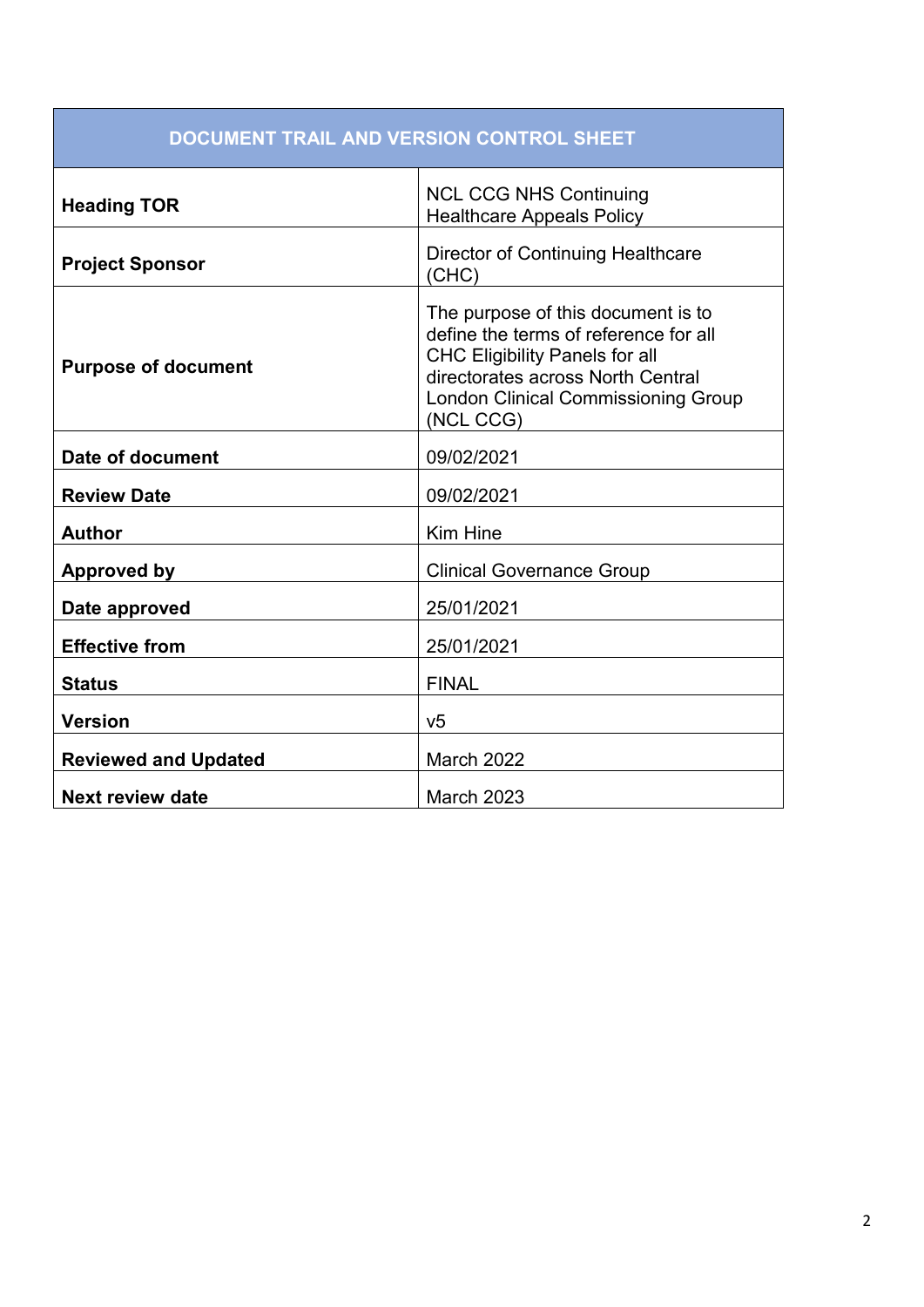## **Contents**

| No.            | Section              | Page no. |
|----------------|----------------------|----------|
| $\mathbf{1}$ . | Introduction         | 4        |
| 2.             | Purpose and Scope    | 4        |
| 3.             | Background           | 5        |
| 4.             | Appeals process      | 5        |
| 5.             | <b>Appeal Stages</b> | 6        |
| 6.             | Independent reviews  | 8        |
| 7.             | Ombudsman            | 9        |
|                | Appendix             | 10       |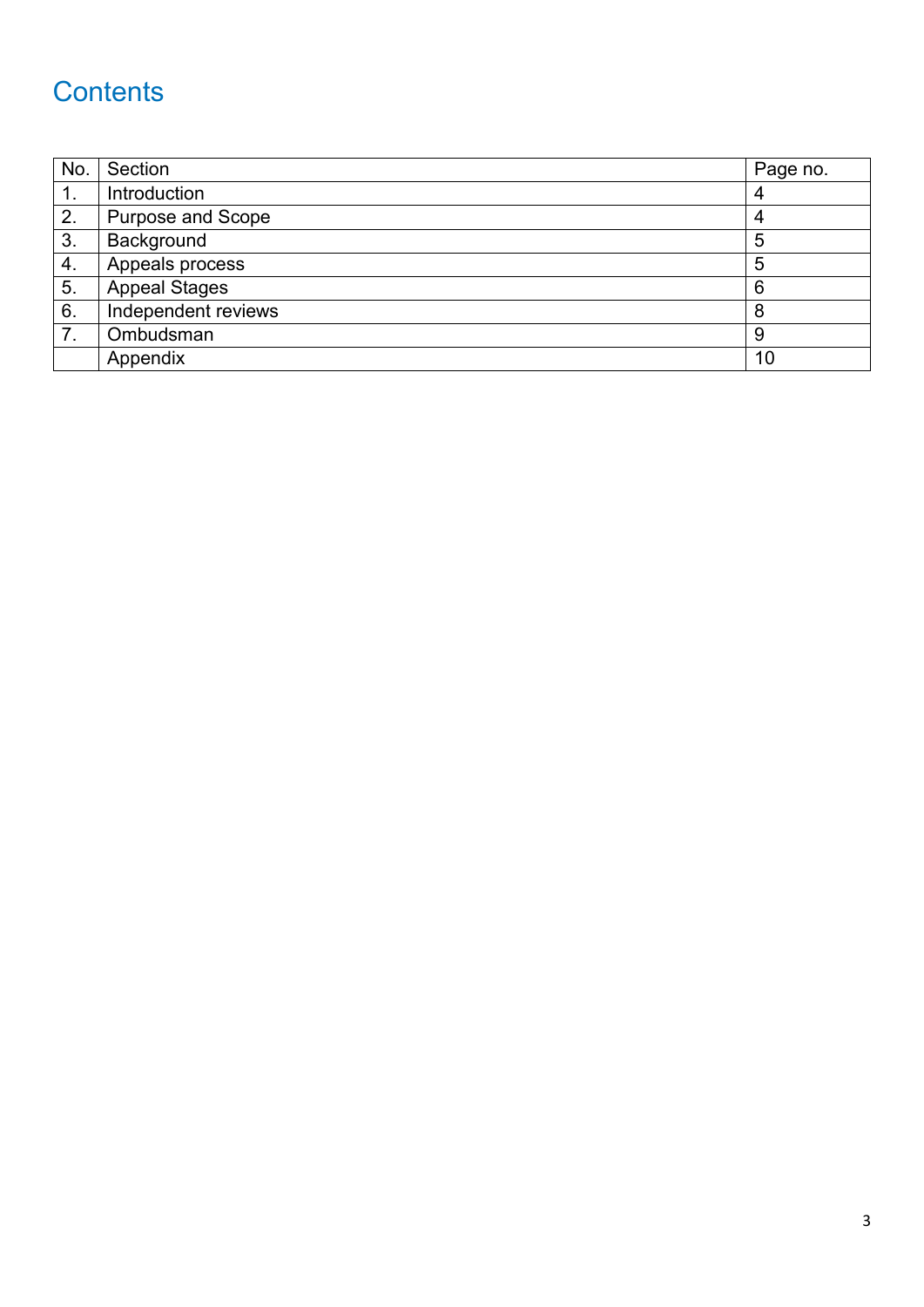## 1. Introduction

- 1.1The North Central London Clinical Commissioning Group (NCL CCG) Appeals Policy has been developed in accordance with the Department of Health's National Framework for NHS Continuing Healthcare and NHS-funded nursing care (October 2018 revised) (see appendix 1. for the link, known throughout the document as "the Framework").
- 1.2"NHS Continuing Healthcare means a package of ongoing care that is arranged and funded solely by the National Health Service (NHS) where the individual has been assessed and found to have a 'primary health need'" as set out in the Framework.
- 1.3Care is provided to an eligible individual aged 18 or over, to meet health and associated social care needs that have arisen as a result of disability, accident or illness.
- 1.4Eligibility for NHS Continuing Healthcare (CHC) is not determined by the setting in which the package of care is offered or by the type of service delivery
- 1.5Paragraph 194 of "the framework" states "Where an individual or their representative asks the CCG to review the eligibility decision, this should be addressed through the local resolution procedure, which is normally expected to resolve the matter. CCGs should deal with requests for review in a timely manner."
- 1.6All Clinical Commissioning Groups are expected to publish an appeals and local resolution policy that is fair and transparent that includes timescales for resolution.

#### 2. Purpose and Scope

- 2.1The NCL CCG Appeals policy will sets out the processes when individuals and / or their representatives disagree with the eligibility decision made by NCL CCG for Continuing Healthcare (CHC) funding.
- 2.2It does not cover disputes between public bodies (this is covered under the NCL CCG Joint Disputes Policy) and only applies to patients / representatives where eligibility has been assessed and there is a subsequent wish to appeal a CHC eligibility decision.
- 2.3It does not apply for requests for retrospective assessments or NHS Funded Nursing Care (FNC) eligibility decisions.
- 2.4It does not apply to requests for NCL CCG to review its decisions regarding care packages.
- 2.5Timeframes for individual stages of this process are outlined as working days (based on a 5 day week, Monday to Friday).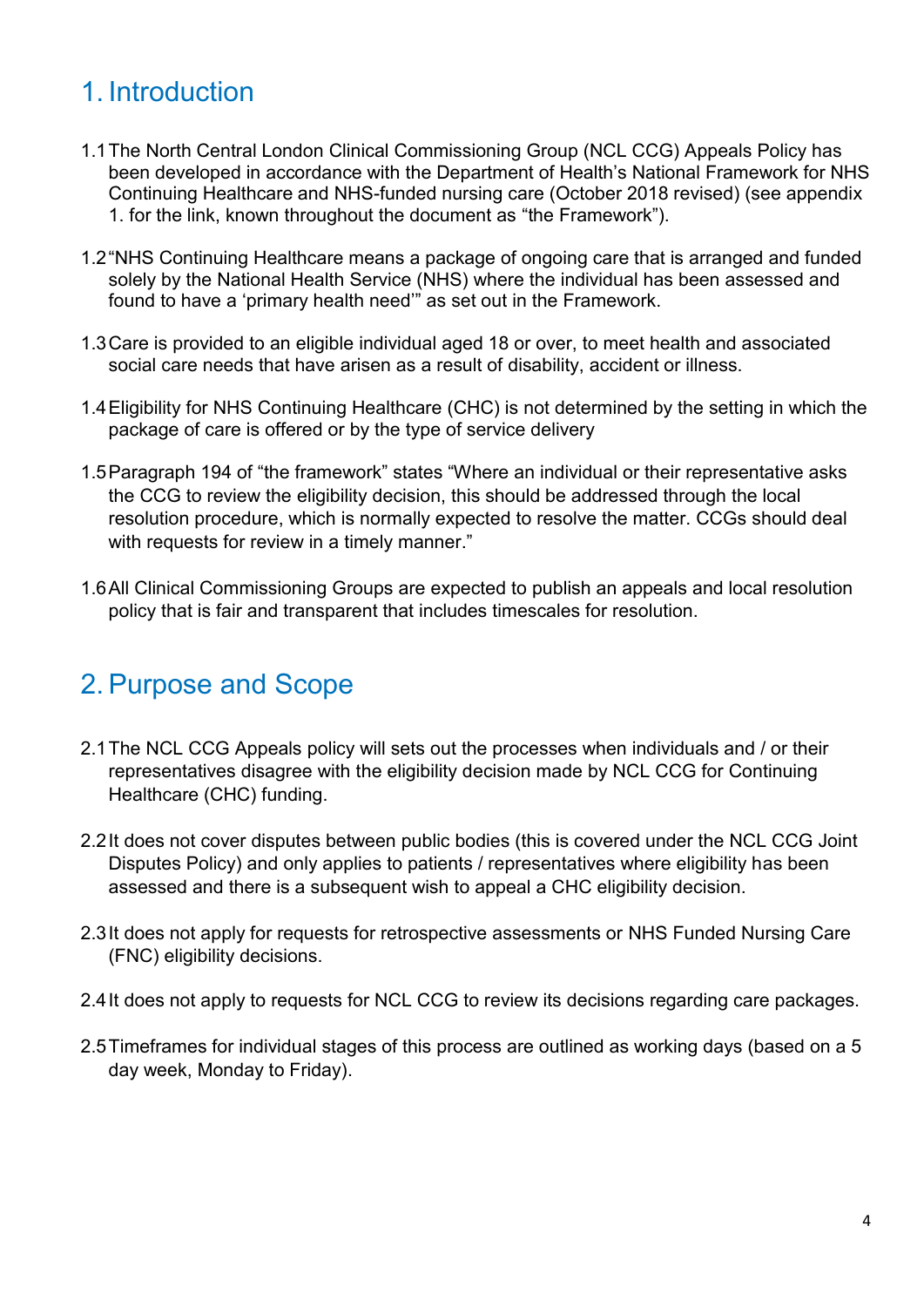### 3. Background

- 3.1 Clinical Commissioning Groups are responsible for decision making regarding NHS Continuing Healthcare eligibility, based on the recommendation made by the multidisciplinary team (MDT).
- 3.2 The decision is independent of budgetary constraints and based on the evidence collated by the MDT during the assessment process and the subsequent recommendation.
- 3.3 Any disagreements on the domain levels and / or final recommendation should be clearly recorded on the decision support tool (DST) with the individual being assessed and / or their representatives given the opportunity to add their own comments.
- 3.4 Once the decision in regards to eligibility has been made NCL CCG is responsible for informing the individual and / or their representative in writing as soon as possible.
- 3.5 The written confirmation will include the decision, reasons for the decision, a copy of the DST, contact details if further clarification is required and details regarding how to request a review of the decision.

#### 4. Appeals process

- 4.1 A request for a review of the eligibility decision can be made by the individual assessed or their representatives who hold the appropriate authority, following the receipt of the assessment outcome letter.
- 4.2 Any notification of appeal letters received prior to the assessment taking place and outcome letter received will be disregarded.
- 4.3 A request can be made in the following circumstances:
- $\triangleright$  Where the individual / representative is dissatisfied with the decision in regards to CHC eligibility
- $\triangleright$  Where the individual / representative perceive there has been a failure to follow the framework in reaching the decision in regards to CHC eligibility.
- 4.4 If the assessed individual does not have the mental capacity to request a review it can be requested by a representative on the individual's behalf.
- 4.5 Where an appeal is received, it will be addressed through this policy which is expected to resolve the matter. If following the completion of the process there is no resolution the next steps will be discussed.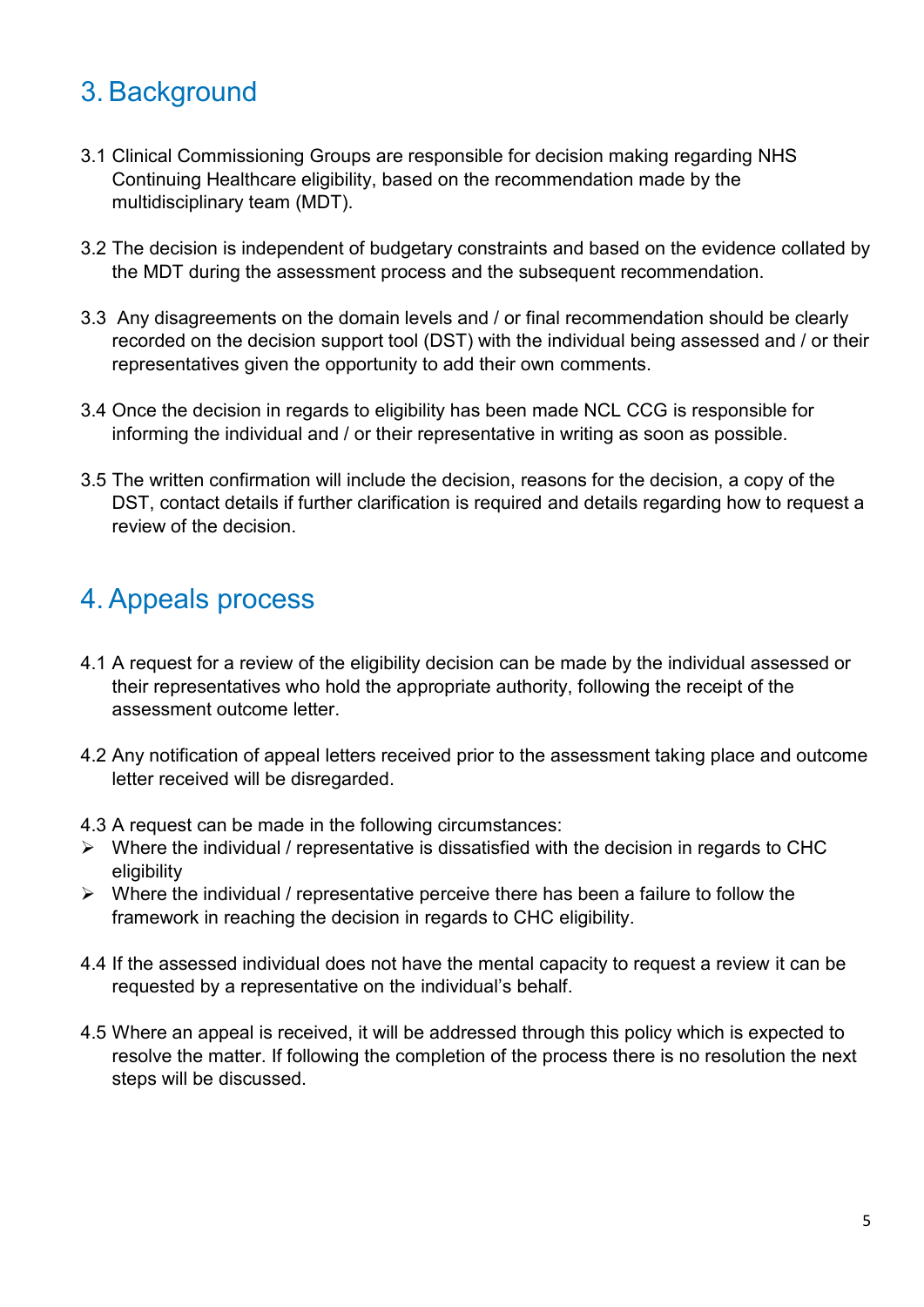## 5. Appeal Stages

- 5.1 If an individual / representative wishes to appeal the eligibility decision they must do so within 6 months of the date of the outcome letter.
- 5.2 **Stage 1** The appeal must be lodged with the local CHC team in writing. (contact details are provide on each outcome letter)
- 5.3 **Stage 2** NCL CCG will respond with a written acknowledgement of the appeal within 5 working days, including details of the allocated case manager who will handle the appeal and act as the point of contact for the appellant (the individual or representative requesting the appeal).

The appeal acknowledgement letter will include a form requesting relevant information from the appellant in regards to the areas in which there is a disagreement and any further information and / or evidence to support the appeal. This should be returned to the CHC service within 2 weeks.

Where an individual is unable to make the appeal in writing due to illness, disability or unfamiliarity with written English NCL CCG will support them in submitting the appeal or can provide details of advocacy service as required.

5.4 **Stage 3** – an informal meeting will take place between the allocated case manager and appellant within 10 working days of receiving the completed appeal form from the appellant., The appeal will be discussed and attempt to resolve any matters raised, if possible, prior to moving to the next stage.

This meeting will be minuted and may take up to an hour.

In certain circumstances, and only by mutual written consent, this stage may be skipped and proceed directly to stage 4.

If, at this stage, the appellant wishes to withdraw the appeal, correspondence will be sent by NCL CCG confirming the withdrawal.

If, following the informal meeting, the allocated case manager decides that a review of the recommendation would be appropriate if, for example, further evidence has been presented, the assessment will be returned to the original multidisciplinary team for reconsideration. If, due to the period of time, or other factors, a member of the multidisciplinary team is no longer available to reconsider the recommendation, then the appeal will be heard at Local Resolution Panel.

In either case NCLCCG will send correspondence to the appellant confirming the next steps.

- 5.5 **Stage 4** If the appeal cannot be resolved at stage 3 then a local resolution panel (LRP) will be convened. The purpose of a LRP is to discuss the appeal, the needs of the patient at the time of the completion of the DST and the content of the DST. This meeting may take up to 2 hours.
- 5.6 The discussion will also include how the eligibility decision was reached and provide clarification on anything not understood regarding the process or the assessment tools. It is also an opportunity for the appellant to provide additional evidence to be considered.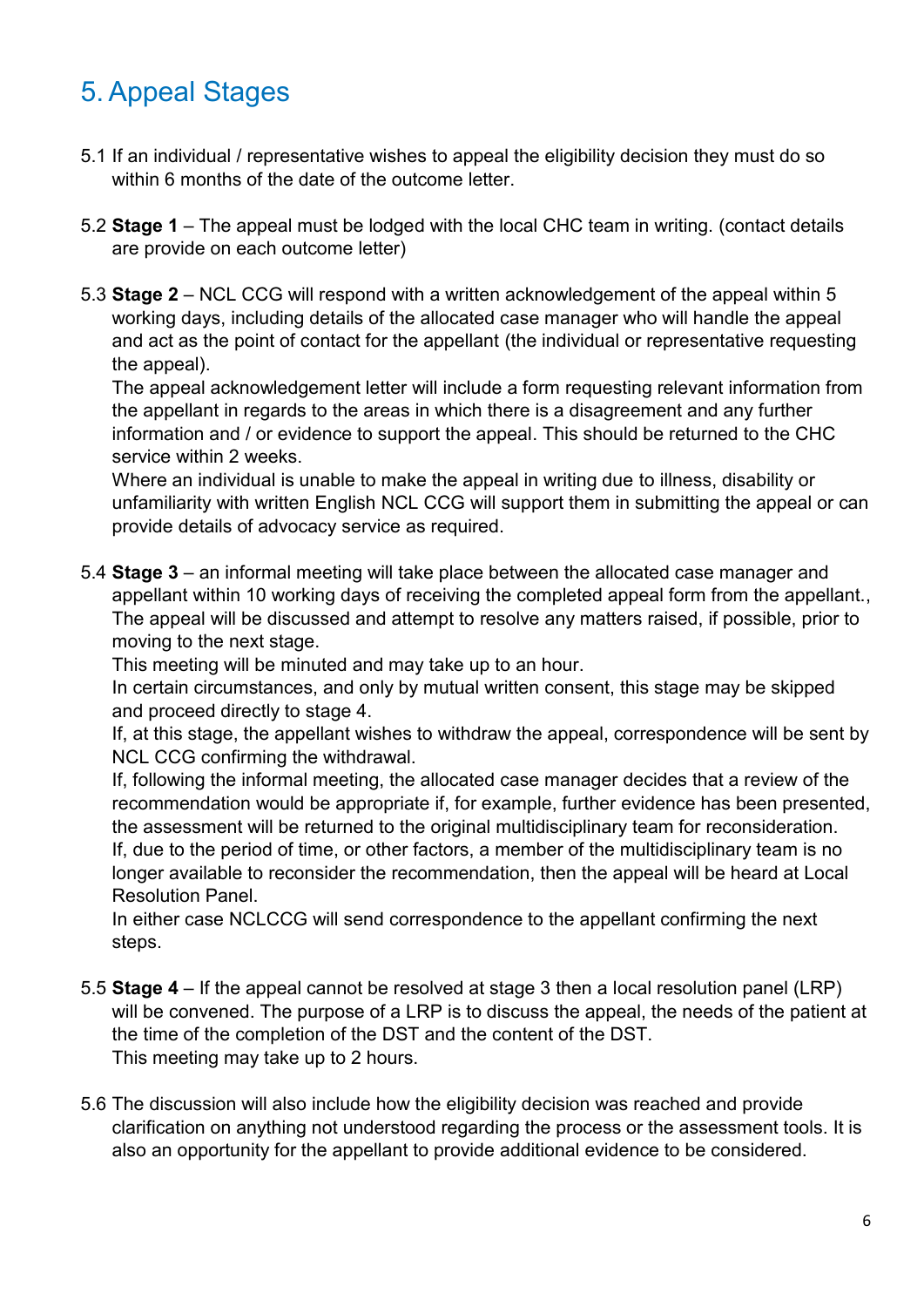- 5.7 All appropriate documents will be collated in a format that mirrors the Independent Review Panel indexing and circulated a minimum of 2 weeks prior to the panel date to allow time for all attendees to pre read the information.
- 5.8 Any change in the level of care needs that have occurred after the completion of the DST cannot be considered in relation to eligibility at the time however may lead to a recommendation of a new assessment.

Diagram 1 Stages of appeal

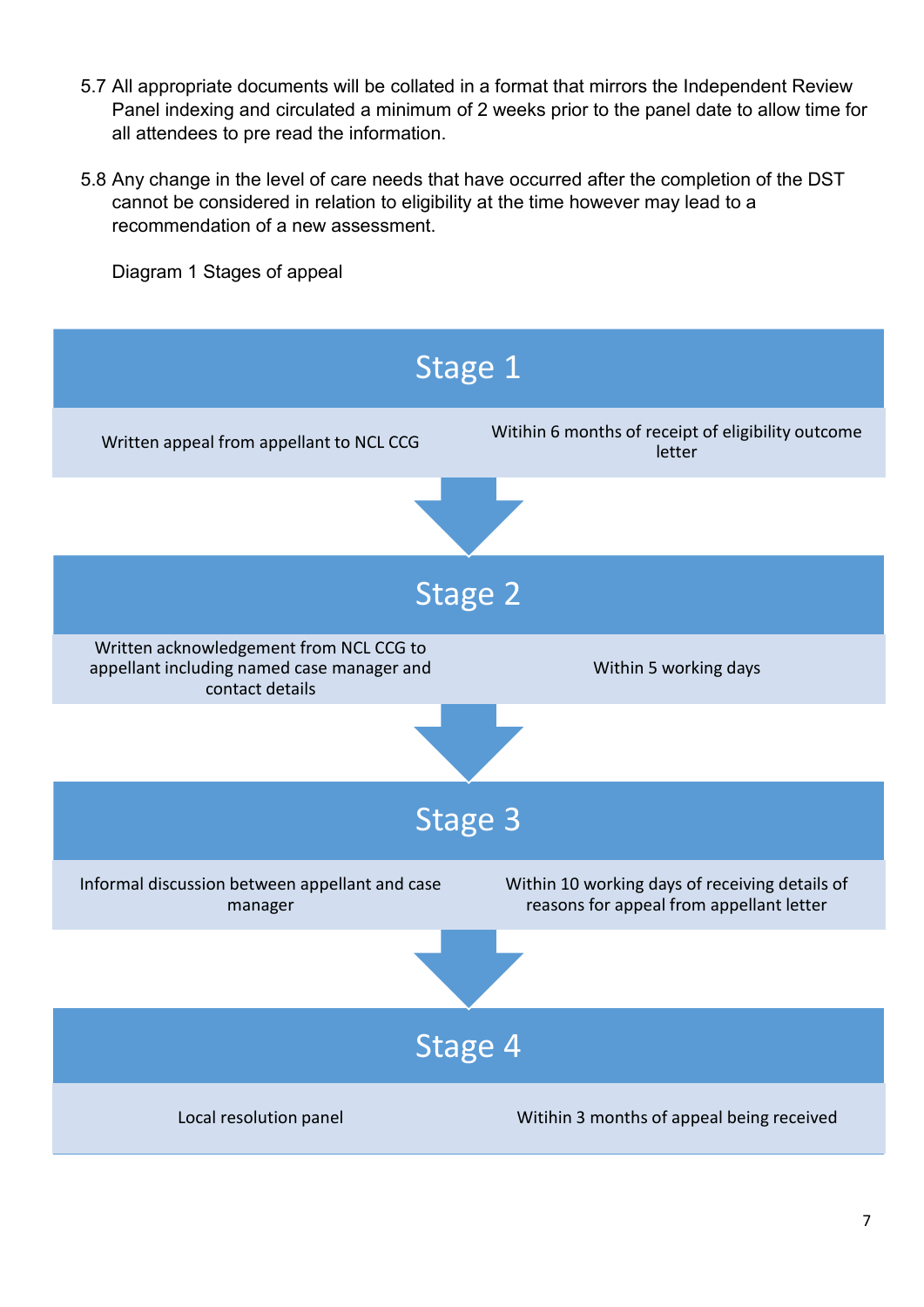- 5.9 The Chair, case manager and Local Authority (where appropriate) will deliberate the assessment after the conclusion of the LRP to consider all evidence before making the eligibility decision. The Terms of Reference (ToR) for this panel are included in the appendix. The ToR include the purpose and scope of the panel as well as membership. The LRP should take place within 3 months of the date of appeal being received by NCL CCG.
- 5.10 There are 3 possible outcomes of the LRP:
- $\triangleright$  Decision upheld i.e. individual not eligible for CHC
- $\triangleright$  Decision overturned i.e. individual eligible for CHC
- $\triangleright$  Recommendation of components of care that should be health funded.
- $\triangleright$  An additional outcome may be that, although not eligible at the time of the appealed assessment, a change in need may merit completion of a new referral and assessment.
- 5.11 The appellant will be informed in writing the outcome of the LRP, including a copy of the report, within 4 weeks of the meeting.
- 5.12 If following the LRP it has not been possible to resolve the disagreement the individual / representative may apply to NHS England for an independent review of the decision.

#### 6. Independent Review Panels (IRPs)

- 6.1 If an individual / representatives wishes to proceed with the appeal they must write to NHS England requesting an Independent Review. This must be made within 12 months of receiving the outcome of the LRP.
- 6.2 NHS England is responsible for convening an IRP which will consist of an independent chair, a CCG and Local Authority representative (who have not been involved in the original eligibility decision).
- 6.3 The address to send the request to is below:

Pauline Thwaites, IRP Facilitator, CHC Team – Nursing Directorate 1<sup>st</sup> Floor, Wellington House, 133 - 155 Waterloo Road, London SE1 8UG Or Email: [nhsi.londonchc-irp@nhs.net](mailto:nhsi.londonchc-irp@nhs.net)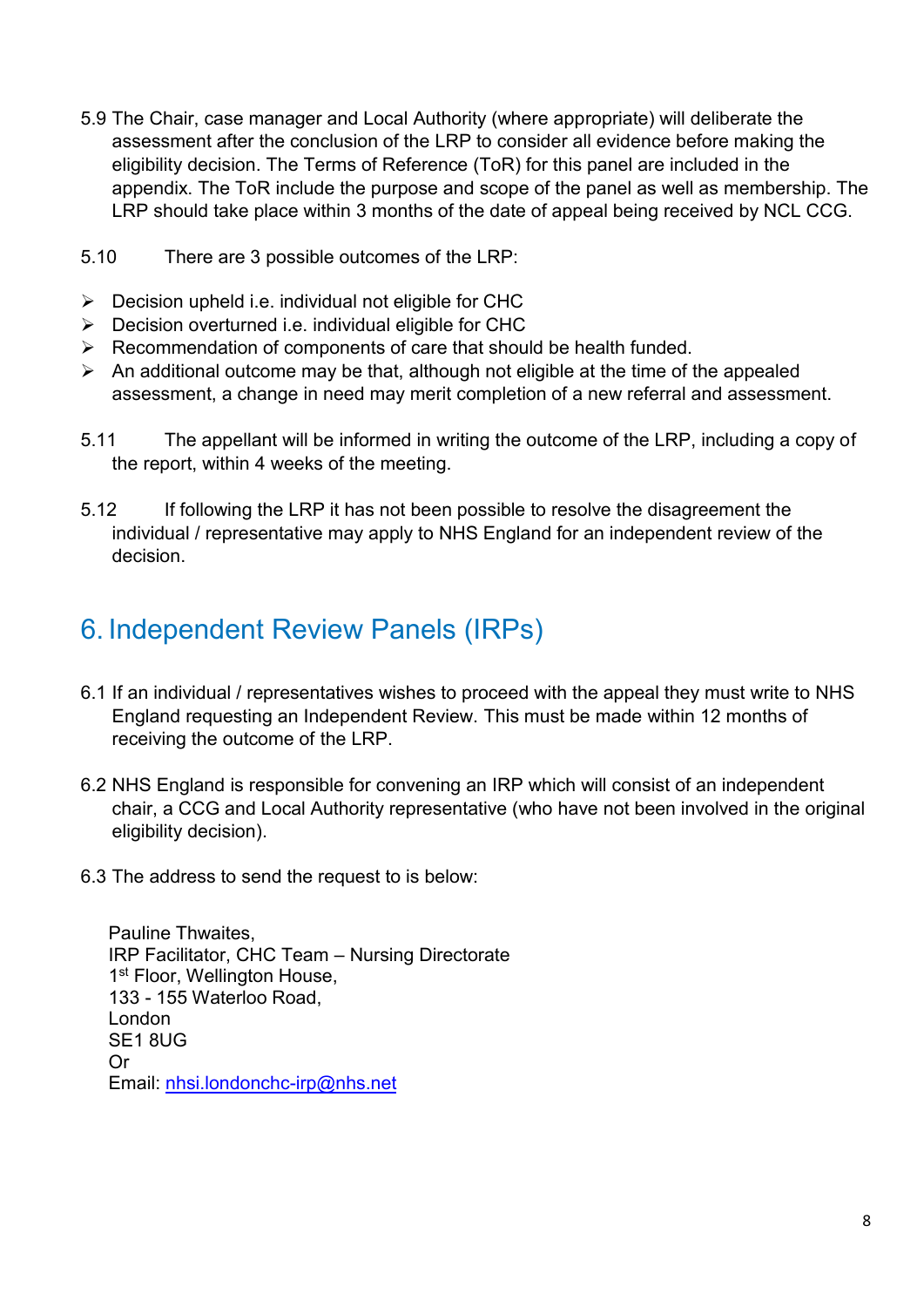## 7. Ombudsman

7.1 Following an independent review panel, if the original decision is upheld but there is still a challenge the individual has the right to make a complaint to the Parliamentary and Health Service Ombudsman.